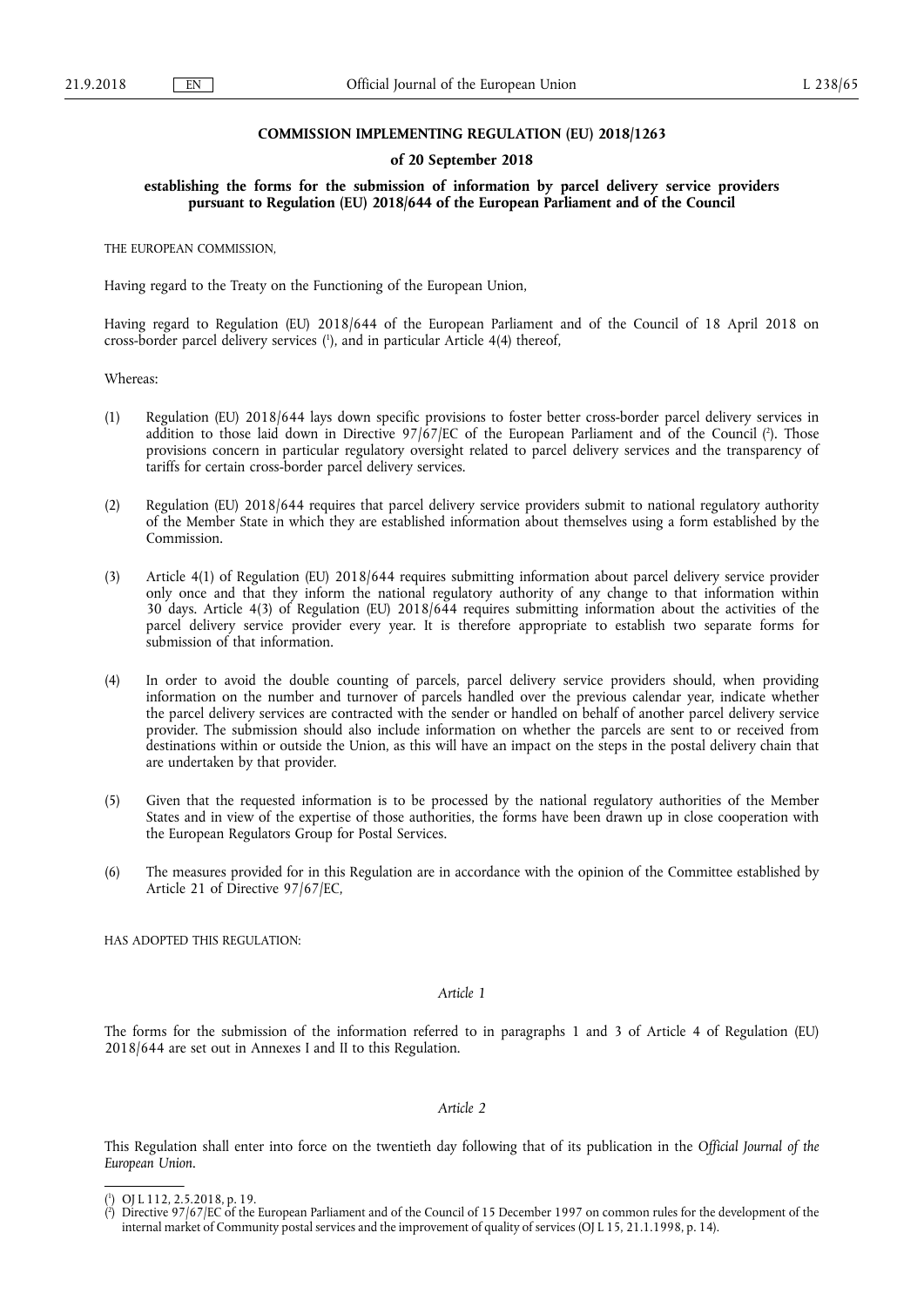This Regulation shall be binding in its entirety and directly applicable in all Member States.

Done at Brussels, 20 September 2018.

*For the Commission The President*  Jean-Claude JUNCKER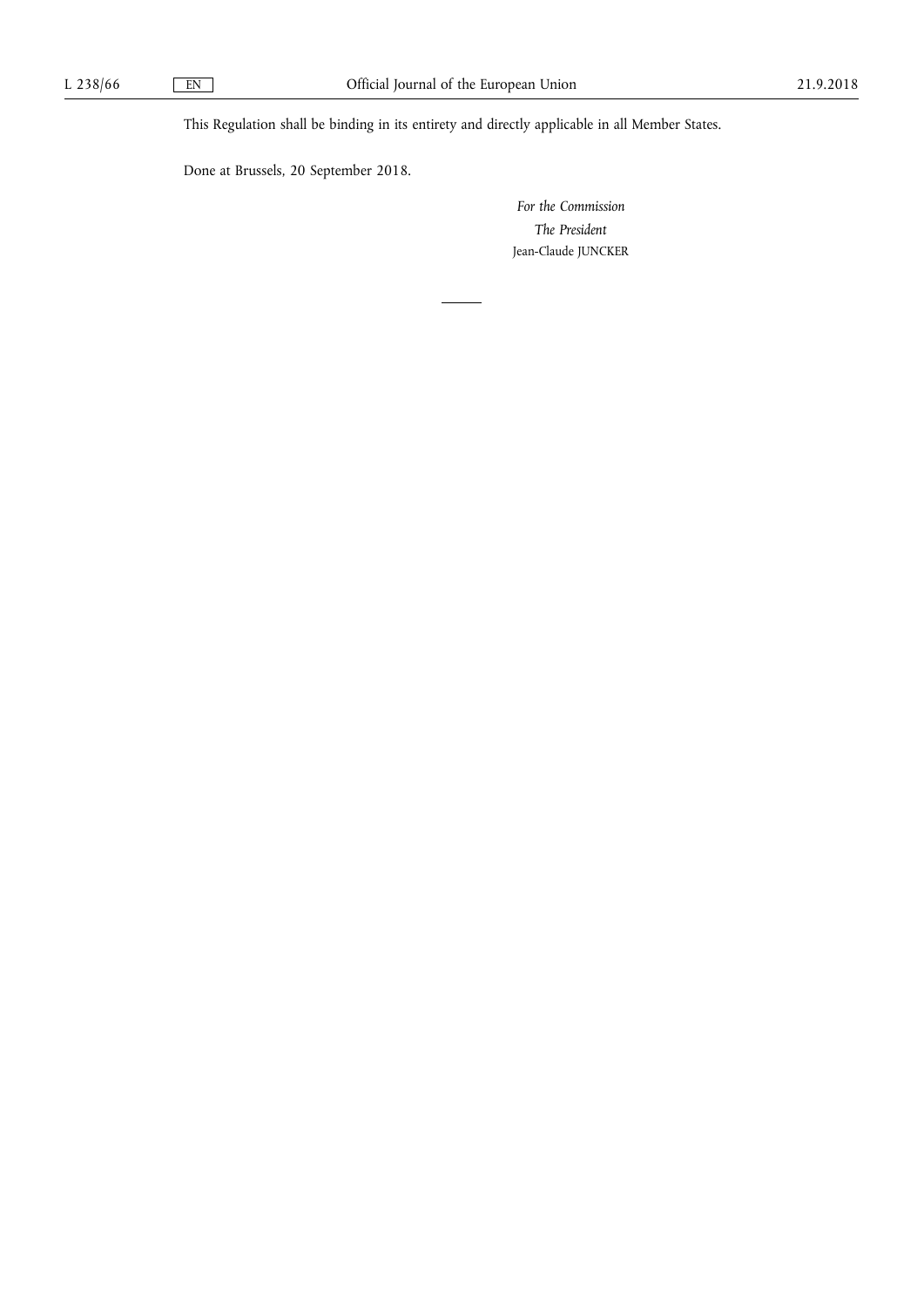## *ANNEX I*

| Form for the submission of information referred to in Article 4(1) of Regulation (EU) 2018/644 (1) |                                                                                                                                                               |                                           |              |                                                               |                                    |               |
|----------------------------------------------------------------------------------------------------|---------------------------------------------------------------------------------------------------------------------------------------------------------------|-------------------------------------------|--------------|---------------------------------------------------------------|------------------------------------|---------------|
|                                                                                                    |                                                                                                                                                               |                                           |              | Table 1. Information on the parcel delivery service provider. |                                    |               |
| <b>Name</b>                                                                                        |                                                                                                                                                               |                                           |              |                                                               |                                    |               |
| <b>Legal status and form</b>                                                                       |                                                                                                                                                               |                                           |              |                                                               |                                    |               |
| register                                                                                           |                                                                                                                                                               | Registration number in a trade or similar |              |                                                               |                                    |               |
| <b>VAT identification number</b>                                                                   |                                                                                                                                                               |                                           |              |                                                               |                                    |               |
| <b>Address of establishment</b>                                                                    |                                                                                                                                                               |                                           |              |                                                               |                                    |               |
|                                                                                                    | If applicable, name of the group or a<br>franchised network of parcel delivery service<br>providers to which the parcel delivery service<br>provider belongs. |                                           |              |                                                               |                                    |               |
| Date of submission                                                                                 |                                                                                                                                                               |                                           |              |                                                               |                                    |               |
|                                                                                                    |                                                                                                                                                               |                                           |              | Table 2. Contact details of a contact person.                 |                                    |               |
| First name and last name                                                                           |                                                                                                                                                               |                                           |              |                                                               |                                    |               |
| <b>Function</b>                                                                                    |                                                                                                                                                               |                                           |              |                                                               |                                    |               |
| <b>Email address</b>                                                                               |                                                                                                                                                               |                                           |              |                                                               |                                    |               |
| <b>Phone number</b>                                                                                |                                                                                                                                                               |                                           |              |                                                               |                                    |               |
| Table 3. Characteristics of the parcel delivery services offered $(^2)$ .                          |                                                                                                                                                               |                                           |              |                                                               |                                    |               |
|                                                                                                    | Steps in the postal delivery chain                                                                                                                            |                                           |              |                                                               |                                    |               |
| clearance                                                                                          | sorting                                                                                                                                                       | transport                                 | distribution | Within the scope<br>of USO $(^3)$                             | <b>Outside the</b><br>scope of USO | Notes/remarks |
|                                                                                                    |                                                                                                                                                               |                                           |              |                                                               |                                    |               |
| Table 4. Detailed description of the parcel delivery services offered (4).                         |                                                                                                                                                               |                                           |              |                                                               |                                    |               |
|                                                                                                    |                                                                                                                                                               |                                           |              |                                                               |                                    |               |
| Table 5. General terms and conditions for parcel delivery services $(5)$ .                         |                                                                                                                                                               |                                           |              |                                                               |                                    |               |
| Link(s):                                                                                           |                                                                                                                                                               |                                           |              |                                                               |                                    |               |
|                                                                                                    |                                                                                                                                                               |                                           |              |                                                               |                                    |               |

<sup>(1)</sup> In accordance with Article 4(5) of Regulation (EU) 2018/644 the national regulatory authorities may impose information requirements additional to those referred to in Article 4(1) of that Regulation. The requirement t

 $\binom{2}{3}$ <br> $\binom{4}{7}$ <br> $\binom{5}{7}$ Driversial service obiligation.<br>Provide this information where possible and indicate whether added value is offered.<br>Attach a copy of the relevant documents in an Annex to this form. Provide also details of complaints proc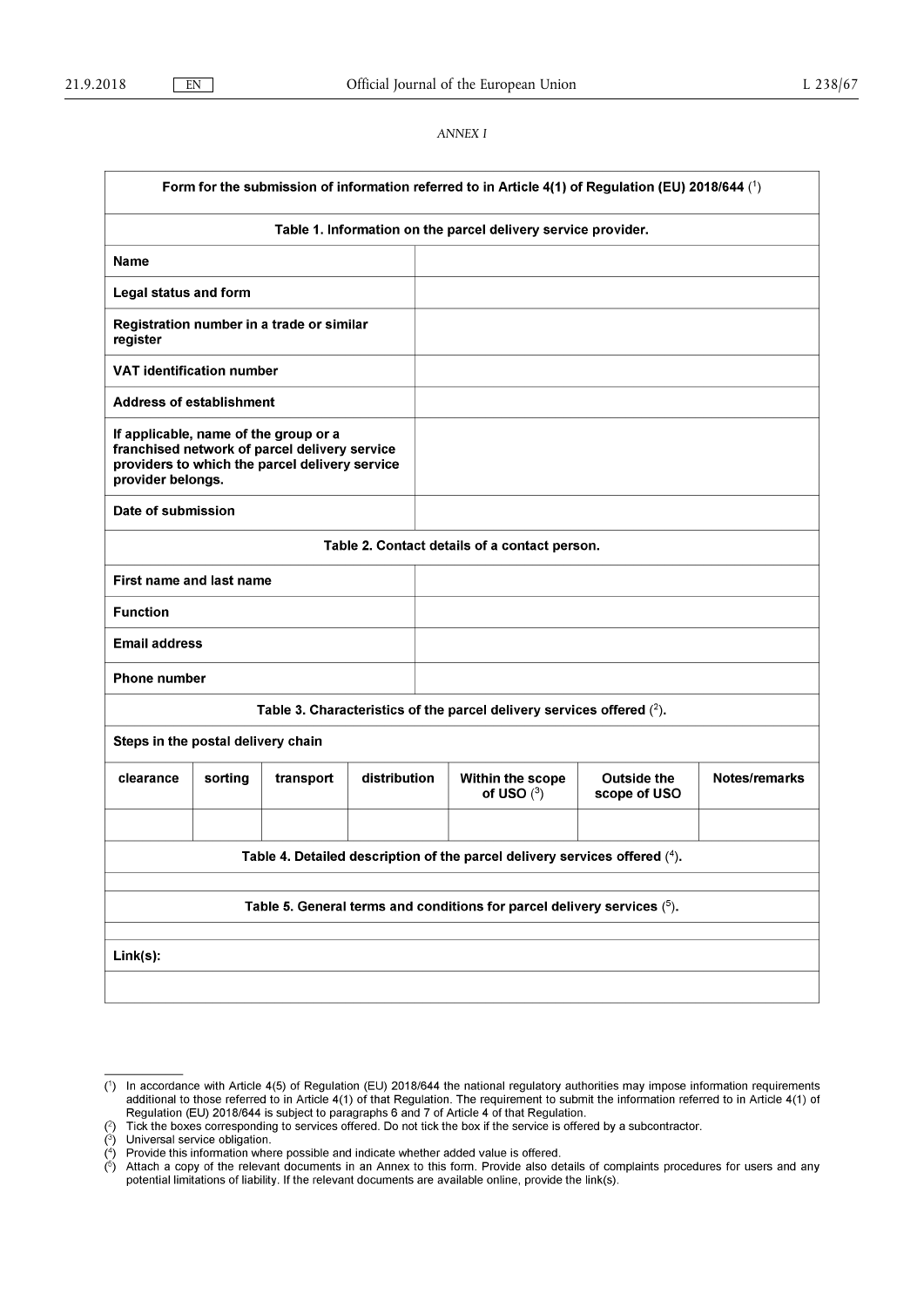# *ANNEX II*

| Form for the submission of information referred to in Article 4(3) of Regulation (EU) 2018/644 (1) |  |  |  |
|----------------------------------------------------------------------------------------------------|--|--|--|
| Name of parcel delivery service provider                                                           |  |  |  |
| Registration number in a trade or similar register                                                 |  |  |  |
| Date of submission $(2)$                                                                           |  |  |  |
| Name of contact person                                                                             |  |  |  |
| Year for which information is submitted                                                            |  |  |  |

| Table 1. Number $(3)$ of parcels handled over the previous calendar year and annual turnover in parcel<br>delivery services for the previous calendar (4) year in the Member State in which the parcel delivery<br>service provider is established (5). |      |                                              |                                          |                |
|---------------------------------------------------------------------------------------------------------------------------------------------------------------------------------------------------------------------------------------------------------|------|----------------------------------------------|------------------------------------------|----------------|
|                                                                                                                                                                                                                                                         |      | Table 1.1. Domestic parcel delivery services |                                          |                |
|                                                                                                                                                                                                                                                         | Unit | <b>Contracted with</b><br>the sender         | Handled on behalf of<br>another provider | <b>Remarks</b> |
| Number of parcels $(^6)$                                                                                                                                                                                                                                |      |                                              |                                          |                |
| <b>Turnover in parcel delivery</b><br>services $(7)$                                                                                                                                                                                                    |      |                                              |                                          |                |
| Table 1.2. Incoming cross-border parcel delivery services (intra and extra Union/European                                                                                                                                                               |      | <b>Economic Area (EEA))</b>                  |                                          |                |
|                                                                                                                                                                                                                                                         | Unit | contracted with<br>the sender                | handled on behalf of<br>another provider | <b>Remarks</b> |
| Total number of incoming parcels $(1)$                                                                                                                                                                                                                  |      |                                              |                                          |                |
| of which number of parcels incoming<br>from INTRA Union/EEA (1)                                                                                                                                                                                         |      |                                              |                                          |                |
| of which number of parcels incoming<br>from <b>EXTRA Union/EEA</b> (1)                                                                                                                                                                                  |      |                                              |                                          |                |
| <b>Turnover in incoming parcels</b><br>delivery services $(2)$                                                                                                                                                                                          |      |                                              |                                          |                |
| of which turnover of parcels delivery<br>service incoming from INTRA<br>Union/EEA $(2)$                                                                                                                                                                 |      |                                              |                                          |                |
| of which turnover of parcels delivery<br>service incoming from <b>EXTRA</b><br>Union/EEA $(2)$                                                                                                                                                          |      |                                              |                                          |                |
| Table 1.3. Outgoing cross-border parcel delivery services (intra and extra Union/EEA)                                                                                                                                                                   |      |                                              |                                          |                |
|                                                                                                                                                                                                                                                         | Unit | contracted with<br>the sender                | handled on behalf of<br>another provider | <b>Remarks</b> |
| Number of parcels $(1)$                                                                                                                                                                                                                                 |      |                                              |                                          |                |
| of which number of parcels outgoing<br>to INTRA Union/EEA (1)                                                                                                                                                                                           |      |                                              |                                          |                |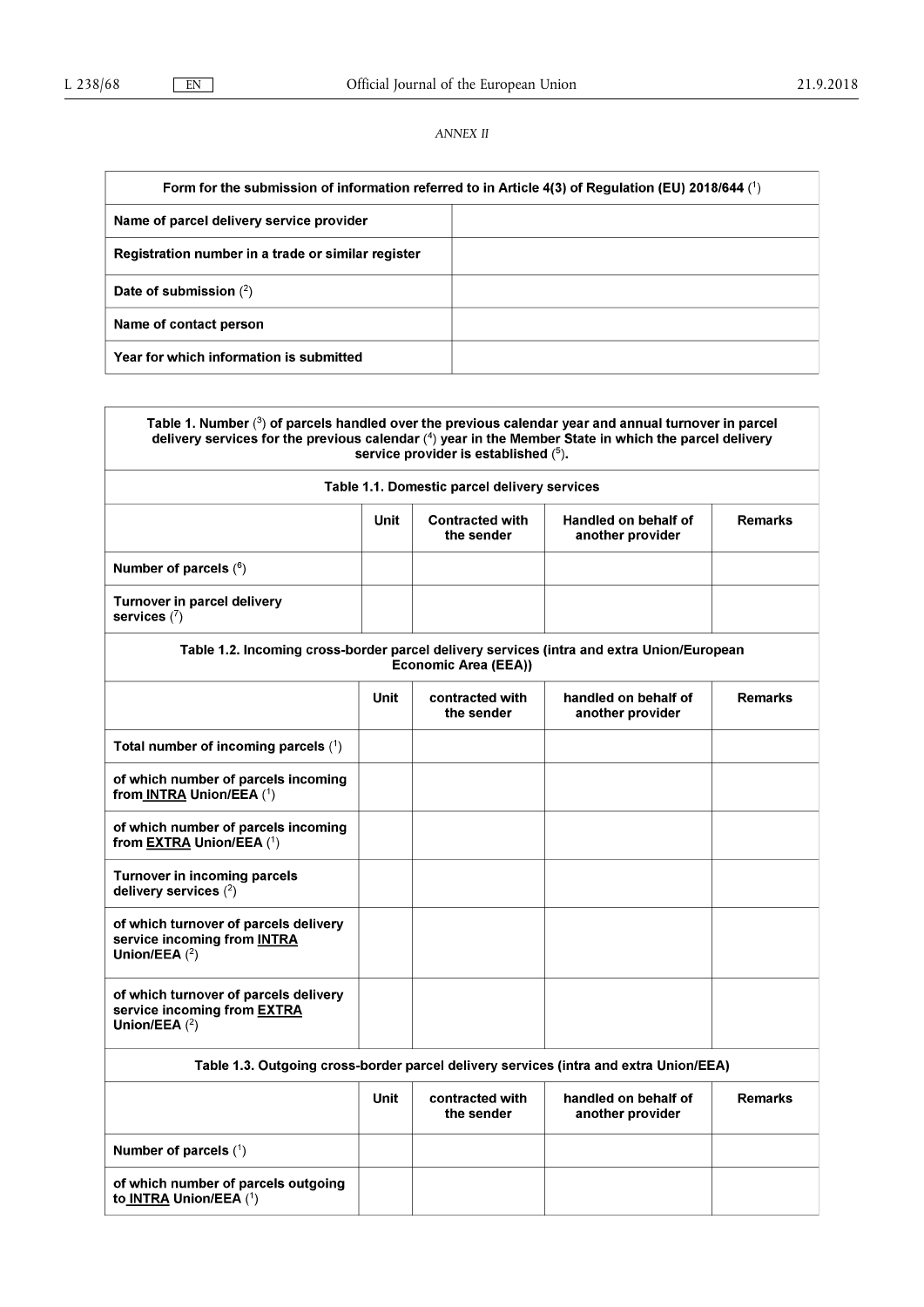| of which number of parcels outgoing<br>to <b>EXTRA Union/EEA</b> $(1)$                |  |  |
|---------------------------------------------------------------------------------------|--|--|
| Total turnover from outgoing parcels<br>delivery services $(2)$                       |  |  |
| of which turnover of parcels delivery<br>service outgoing to INTRA<br>Union/EEA $(2)$ |  |  |
| of which turnover of parcels delivery<br>service outgoing to EXTRA<br>Union/EEA $(2)$ |  |  |

| Table 2. Number of persons working for the parcel delivery service provider over the previous calendar<br>year involved in the provision of parcel delivery services in the Member State in which<br>the provider is established. |            |            |                |  |
|-----------------------------------------------------------------------------------------------------------------------------------------------------------------------------------------------------------------------------------|------------|------------|----------------|--|
|                                                                                                                                                                                                                                   | 30/06/20XX | 31/12/20XX | <b>Remarks</b> |  |
|                                                                                                                                                                                                                                   |            |            |                |  |
| Full-time                                                                                                                                                                                                                         |            |            |                |  |
| Part-time                                                                                                                                                                                                                         |            |            |                |  |
| Temporary<br>employees                                                                                                                                                                                                            |            |            |                |  |
| Self-employed                                                                                                                                                                                                                     |            |            |                |  |
| <b>TOTAL</b>                                                                                                                                                                                                                      |            |            |                |  |

| Table 3. Information concerning characteristics of parcel delivery services provided by subcontractors of<br>parcel delivery service providers (8) |                          |           |         |           |              |                |
|----------------------------------------------------------------------------------------------------------------------------------------------------|--------------------------|-----------|---------|-----------|--------------|----------------|
|                                                                                                                                                    | Name of<br>subcontractor | clearance | sorting | transport | distribution | <b>Remarks</b> |
| <b>Total number of</b><br>subcontractors $(9)$                                                                                                     |                          |           |         |           |              |                |
| Subcontractor 1 $(10)$                                                                                                                             |                          |           |         |           |              |                |
| Subcontractor 2 $(5)$                                                                                                                              |                          |           |         |           |              |                |
| Subcontractor 3 $(5)$                                                                                                                              |                          |           |         |           |              |                |
| Subcontractor 4 $(5)$                                                                                                                              |                          |           |         |           |              |                |
| Subcontractor 5 $(5)$                                                                                                                              |                          |           |         |           |              |                |